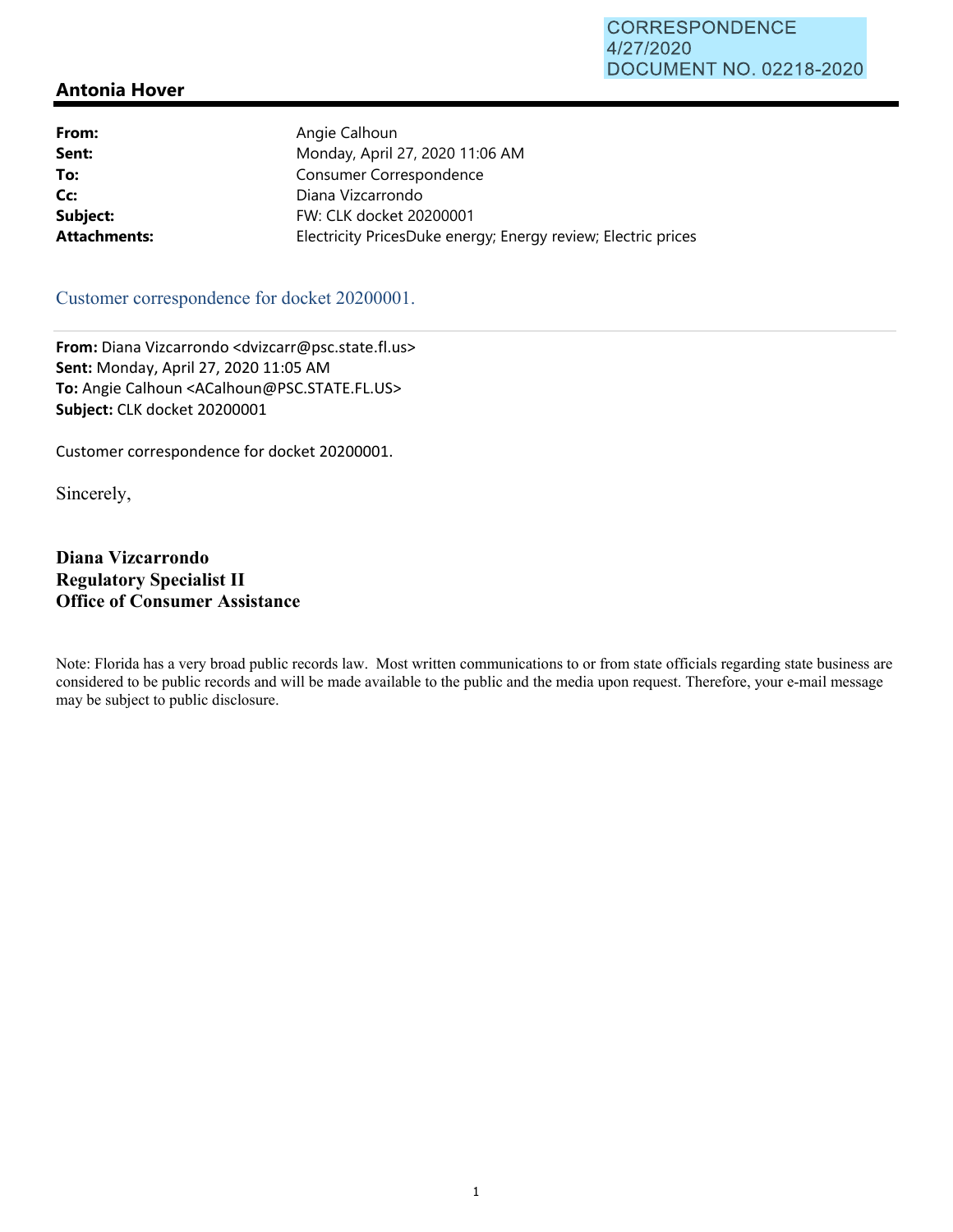| From:    | susan courtney <susiedcourtney@gmail.com></susiedcourtney@gmail.com> |
|----------|----------------------------------------------------------------------|
| Sent:    | Friday, April 24, 2020 7:58 PM                                       |
| To:      | Consumer Contact                                                     |
| Subject: | Electricity Prices/Duke energy                                       |

Under our terrible situation with the virus, we are all suffering especially economically. Please look into lowering rates review. With the drop in fuel oil prices, it only makes sense to help the people.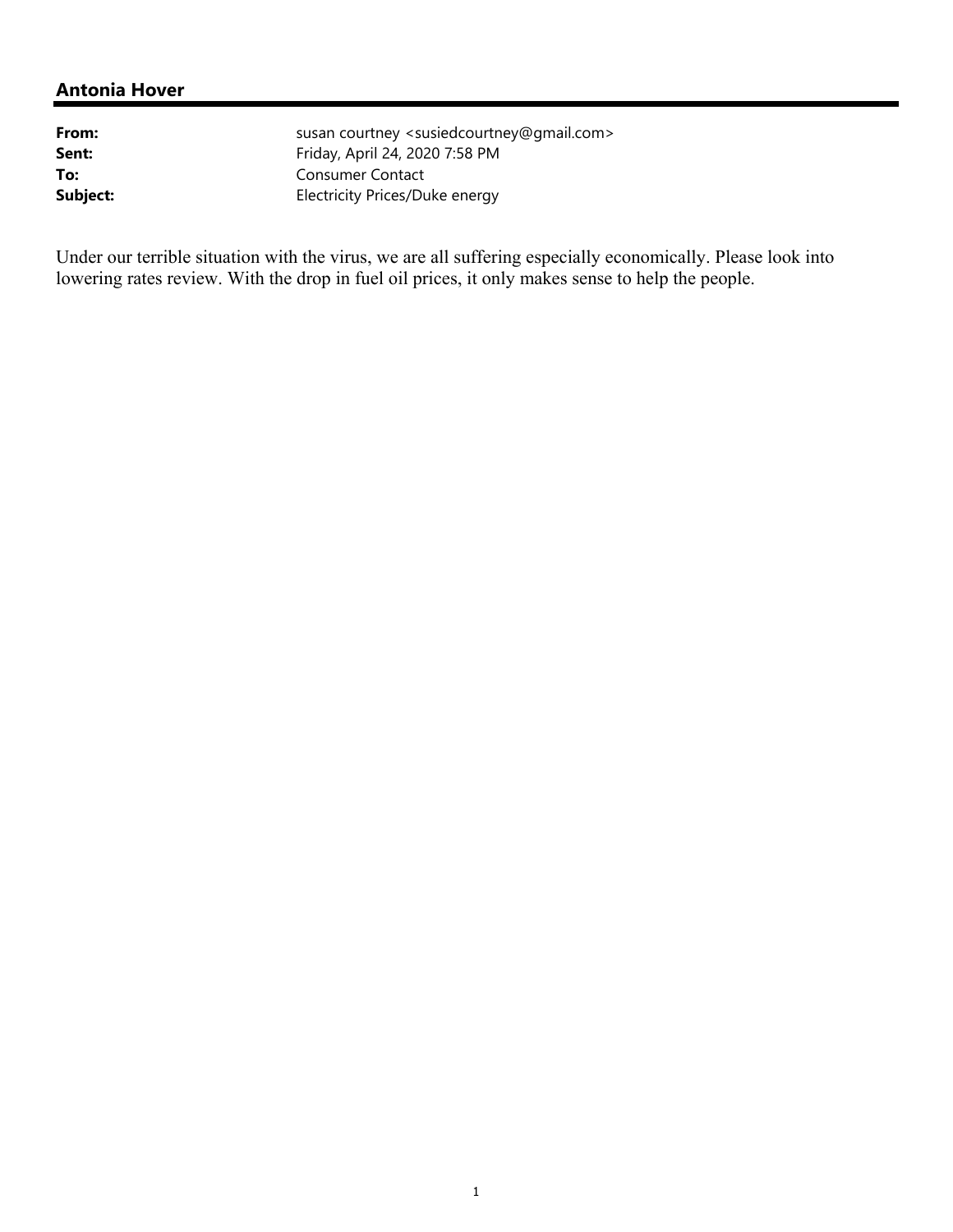| From:    |
|----------|
| Sent:    |
| To:      |
| Subject: |

arlene burrows <arleneburrows1@gmail.com> **Sent:** Friday, April 24, 2020 12:10 PM **To:** Consumer Contact **Energy review** 

Please help. The energy rates at Duke Energy in Pinellas county are still high despite the fact that the price of oil etc has gone down. Our bills should be going down also.

Please have an energy review and lower these rates. That seems fair.

Arlene Burrows Pinellas county, Fl